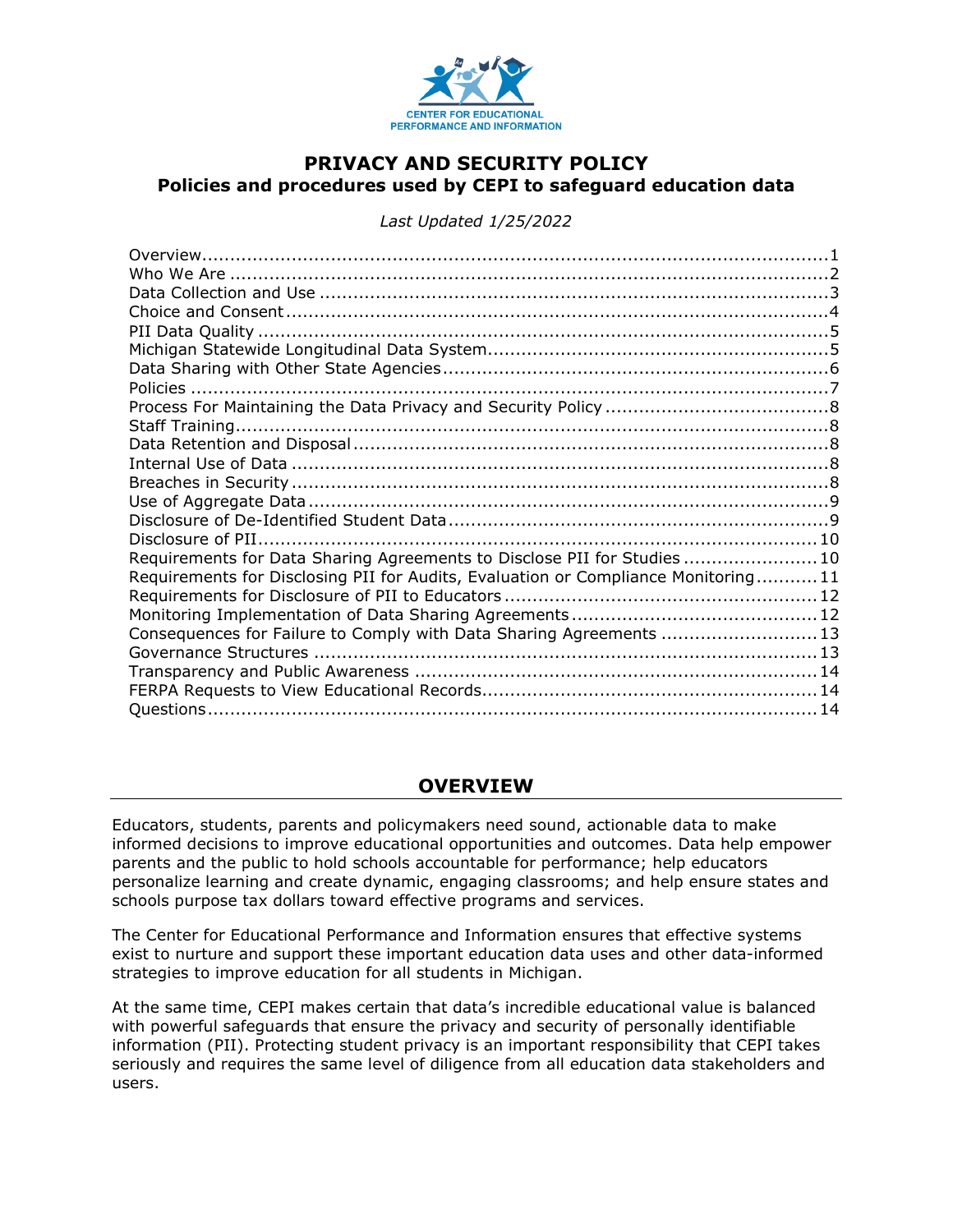This document addresses the valid public concerns about appropriate access to, and use of, student data; the potential permanence of sensitive, personal records; and other related data privacy and security issues.

This document addresses the important challenges of balancing the educational advantages associated with effective data connections and use with strong privacy protections for PII across the education continuum (P-20) and into the workforce (P-20W).

This document addresses CEPI's education data privacy, access and security as comprehensively as possible, drawing from federal and state laws, terms of use policies, missions and best practices.

This document avoids presenting a one-size-fits-all solution, recognizing the specific context of how data can be used to empower stakeholders about the state of education in Michigan. Access to confidential data is always purposeful, governed by laws, regulated and provided to authorized individuals who work to improve teaching and learning in Michigan, and is tailored to each authorized individual's specific data needs. CEPI's privacy policies are supported with significant investment in training.

This document outlines the strong and comprehensive policies governing education data collection, storage, sharing and analysis to ensure appropriate and effective safeguards for PII, while supporting CEPI's quest to establish a robust, actionable longitudinal data system that addresses today's educational needs while preparing for future needs.

CEPI is chiefly responsible for coordinating the collection, management and reporting of all education data required by state and federal law for preschool, elementary, secondary and postsecondary education (PK-20). CEPI securely stores these data, which can now be joined together, in a common data structure called a longitudinal data system. CEPI adheres to the measures put in place by the state of Michigan to protect records from loss, theft, vandalism, illegal access and corruption.

Whenever possible, aggregate and de-identified data are released instead of PII. All data sharing requests are governed by rigorous approval criteria and requirements to ensure compliance with all laws governing the data. Supplementing the laws are CEPI's policies, overseen by its Chief Privacy Officer, stemming from the core values that protecting students' privacy and data security is critically important and shall always be governed by the [Family Educational Rights and Privacy Act \(FERPA\).](https://www.ecfr.gov/current/title-34/part-99) Data governance structures are further used to establish and maintain checks and balances of safeguards that are implemented.

### **WHO WE ARE**

<span id="page-1-0"></span>CEPI, a division of the State Budget Office in the Department of Technology, Management & Budget, was established under state law (State [School Aid Act of 1979 388.1694a\)](https://www.legislature.mi.gov/(S(2brjop55bgmlhd553qsa3j45))/mileg.aspx?page=getObject&objectName=mcl-388-1694a). CEPI is chiefly responsible for coordinating the collection, management and reporting of all education data required by state and federal law for PK-20, in a manner that reduces the administrative burden on reporting entities, complies with federal and state privacy laws, and provides data and reports to state and local policymakers and the residents of this state (including parents and other residents/taxpayers and stakeholders in the state).

CEPI is also responsible for the development and implementation of a comprehensive P-20 longitudinal data reporting system and the collection of data necessary to implement the system.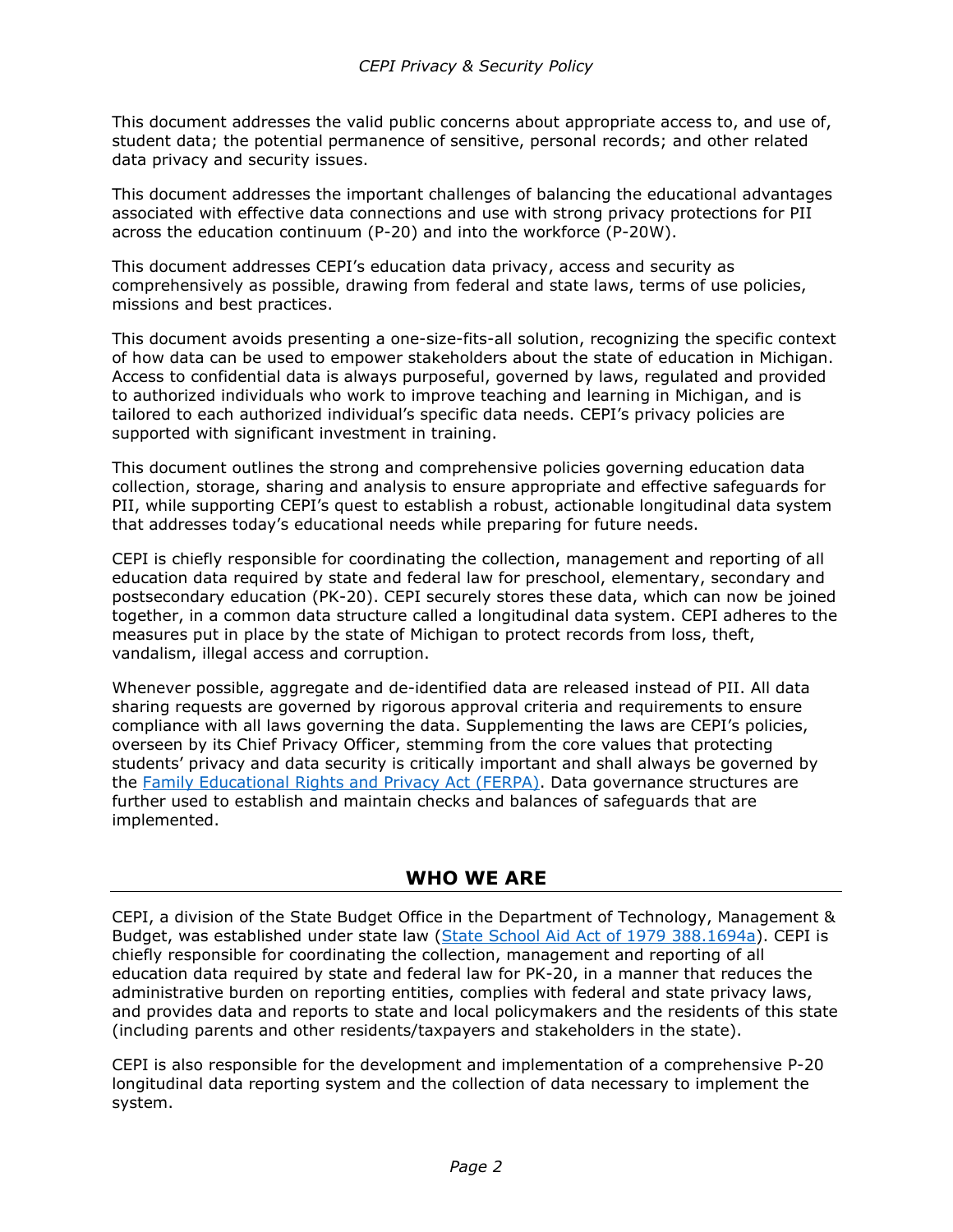CEPI collects educational data from Michigan's preschools, elementary schools, secondary schools and postsecondary institutions. CEPI collects these data using various web-based applications it maintains with DTMB.

CEPI collects educational data for the following reasons:

- **Funding.** School aid dollars are paid out based on the number of students enrolled in a school, and many federally funded programs are based on the number of students who meet certain eligibility criteria. Roughly \$12 billion is paid out annually to schools, based mostly on the data we collect.
- **Accountability.** Are our students learning? Are our schools meeting the educational needs of all students equally?
- **Transparency.** How are our education tax dollars being used?
- <span id="page-2-0"></span>• **Inform efforts to improve student success.** What policies and programs are most helpful in preparing our students for college and successful careers?

## **DATA COLLECTION AND USE**

CEPI facilitates and streamlines the data collections using a set of secure web-based applications. Only CEPI staff who assist school users with uploading data have secure access to these applications. Schools submit data using such tools as the Michigan Student Data System, Registry of Education Personnel, Financial Information Database, and others. The [CEPI website](https://www.michigan.gov/cepi/) has details about each of these collections.

Only CEPI staff who assist school users with uploading data, or those contracted by the state of Michigan to perform data custodial tasks have secure access to these applications. MDE staff who require the data for decision making have limited access to some parts of the applications as well.

CEPI keeps tight control over who gets secure access to the applications and what user role is required to perform critical job functions. Access to a secure application is only granted based on FERPA-compliant justification, with signatures from the staff member and office director (or other legally authorized representative). Requests are reviewed by both MDE and CEPI personnel with a final sign-off from CEPI's Chief Privacy Officer. Logins, unique passwords, inactivity timeouts, and audit trails are used to further control and protect access. When a person no longer performs critical functions, access is immediately removed. An annual review of access rights is also performed.

The collection applications include demographic data like gender and race, program participation data (e.g., English language learner, special education, migrant or homeless) and attendance. School information such as finances, crime and safety, and directory information is collected. Information about educators such as demographics, teaching credentials and the courses taught is also collected.

In addition, student and teacher personally identifiable information is collected with unique identifier codes to safeguard privacy and ensure data are accurately collected for each individual. PII is any sensitive or non-sensitive data that, alone or in combination with other information, could potentially identify a specific individual. Examples include name, address, date and place of birth. CEPI collects PII to ensure accurate collection of data.

CEPI classifies PII as highly confidential and puts additional security controls on these data. Access to PII requires additional justification, and is restricted to those performing certain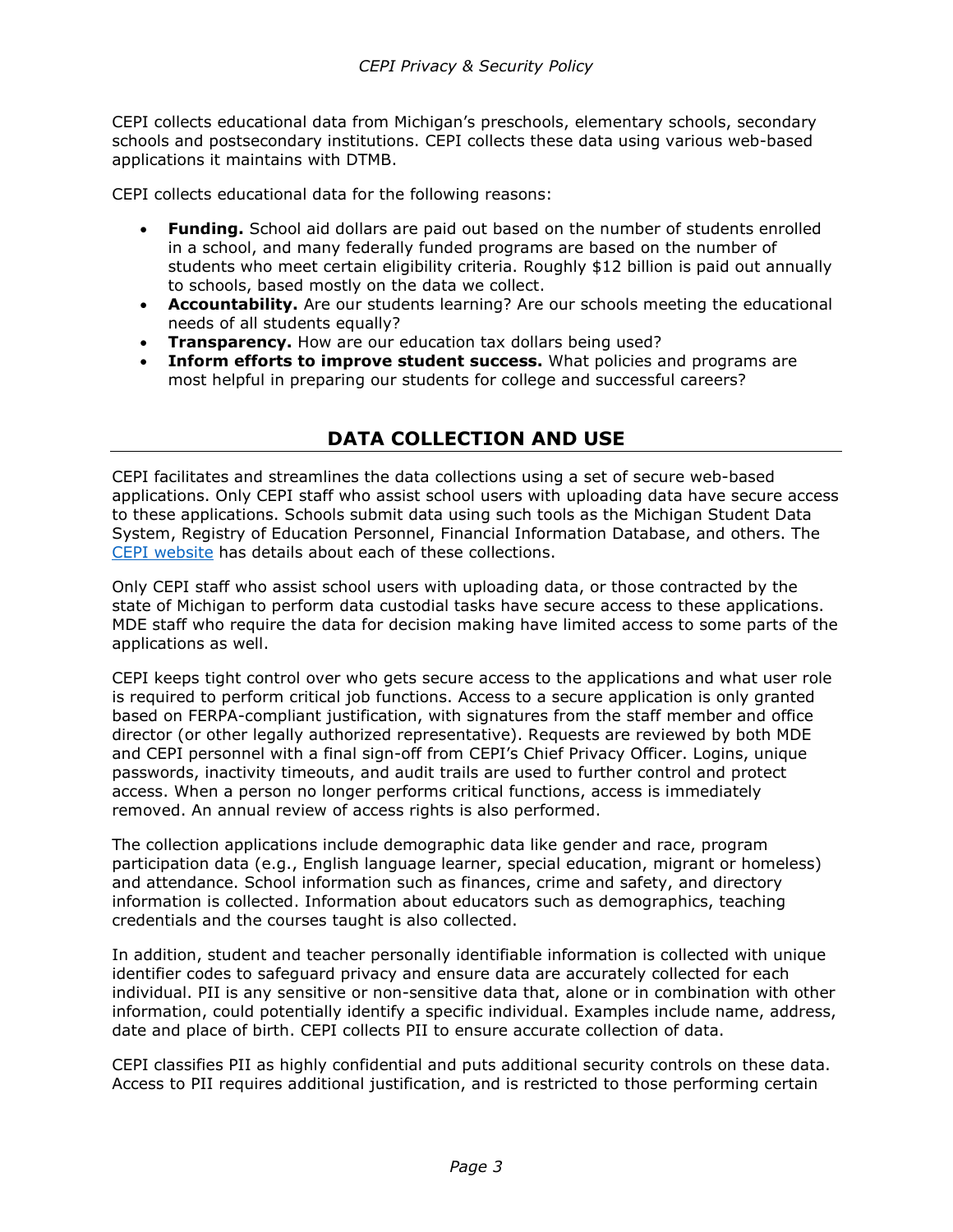critical functions. When a person no longer performs those critical functions, access is immediately removed. An annual review of PII access rights is also performed.

CEPI assigns and collects a unique/personnel identifier code for all students and educators. This enables names and dates of birth, for example, to be removed from the stored data to safeguard privacy.

All applications and the data collected within them are classified using the state of Michigan Data Classification Standards. As such, the proper security controls are placed onto these data by DTMB and reviewed annually.

Details about the specific data elements collected can be found on the CEPI web pages shown below:

- [PK-12th grade](https://www.michigan.gov/cepi/pk-12/msds)
- [Postsecondary](https://www.michigan.gov/cepi/ihe)
- [Personnel and staffing information](https://www.michigan.gov/cepi/pk-12/rep)
- [School safety practices and incidents of crime](https://www.michigan.gov/cepi/pk-12/sid)
- [School directory information](https://www.michigan.gov/cepi/pk-12/eem)
- [School expenditures and revenues](https://www.michigan.gov/cepi/pk-12/fid)

These data are required for state and federal reporting purposes such as:

- State aid payments.
- United States Department of Education Consolidated State Performance Report.
- Every Student Succeeds Act, Individuals with Disabilities Education Act, Perkins (Vocational Training).
- Michigan Department of Education's accreditation plan.
- MDE's Educator Preparation Institution oversight and management.

It is important to know the data CEPI does NOT collect:

- Data that don't meet requirements of state or federal law.
- A student's or parent or guardian's beliefs or practices on issues such as sex, family life, morality or religion.
- Political, voting, family financial, biometric or medical records, including information on a students' psychological or emotional state.

To see details about the collections, the quality of the data and their purposes, go to CEPI's [How Your Data Are Used web page.](https://www.michigan.gov/cepi/data-use)

To see how CEPI publicly reports these data, go to [MI School Data.](https://www.mischooldata.org/DistrictSchoolProfiles/ReportCard/EducationDashboard.aspx)

To see examples on how the data are used for auditing or evaluating Michigan education policies, go to MDE and CEPI's research partnership website with the University of Michigan and Michigan State University, called the [Michigan Education Research Institute.](https://miedresearch.org/)

### **CHOICE AND CONSENT**

<span id="page-3-0"></span>The student and educator records CEPI receives for audit, evaluation, or compliance purposes are required under the State School Aid Act of 1979 and cannot be opted out of. Under this Act, CEPI is chiefly responsible for coordinating the collection, management and reporting of all education data required by state and federal law. To accomplish this, all students and educators in this state must be reported to CEPI. Failure to report these data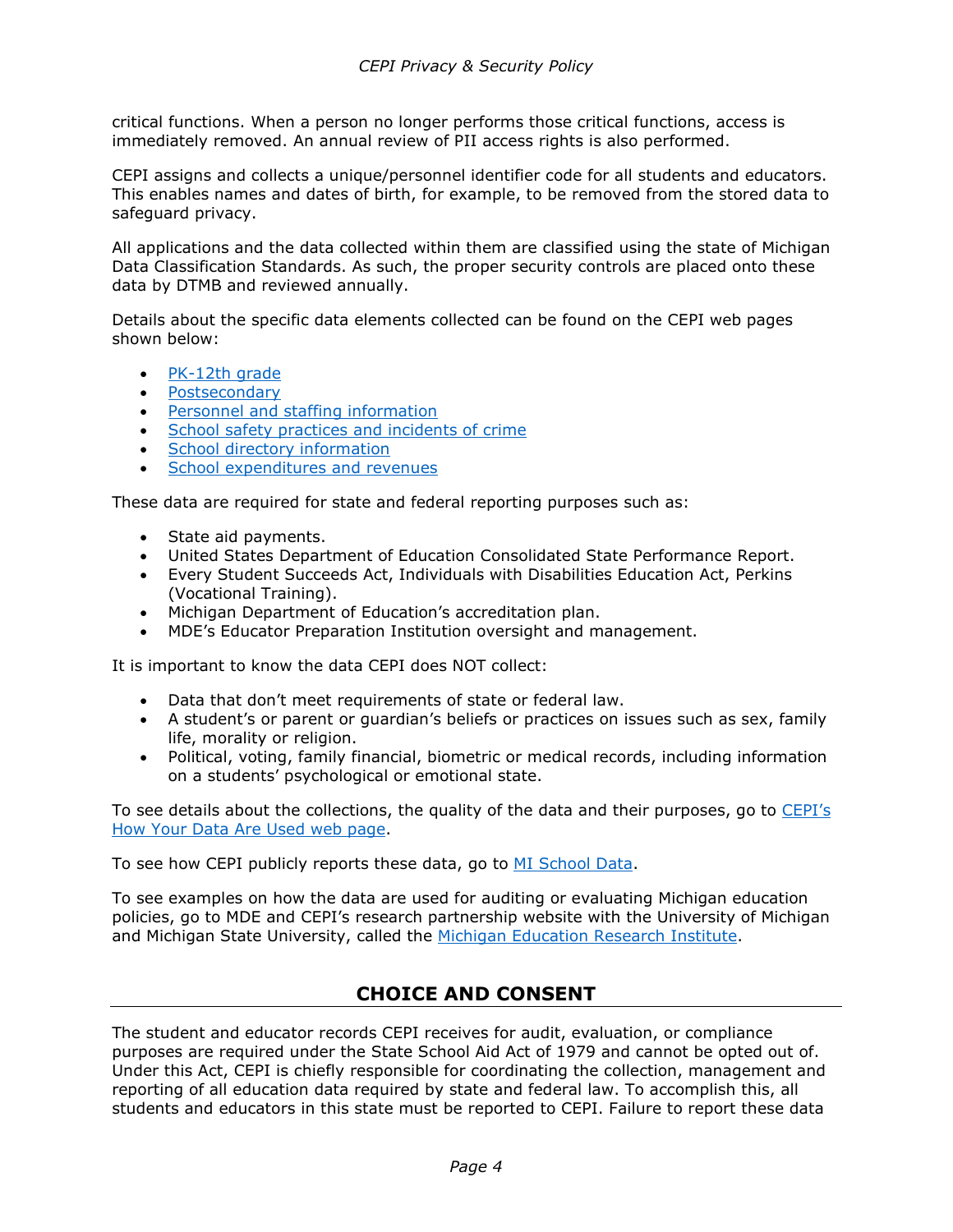would jeopardize school aid funding and prevent students from receiving necessary programs and services. The State School Aid Act of 1979 is cited in the CEPI's collection manuals.

FERPA permits CEPI to redisclose PII from education records without parent/student consent under limited circumstances, commonly known as exceptions. See  $\S$  99.31 for the full list of [exceptions](https://www.ecfr.gov/current/title-34/part-99) to the consent requirement in FERPA, which include:

- 1) an audit or evaluation of Federal or State supported education programs
- 2) the enforcement of or compliance with Federal legal requirements relating to such programs
- 3) studies
- 4) subpoenas
- <span id="page-4-0"></span>5) when there is a health or safety emergency.

### **PII DATA QUALITY**

Ensuring that accurate data is collected for the correct individual means PII must be accurate. Not only does CEPI strive for data quality assurance, a driving principle behind data collection and use is to "collect once and use many times." This means the data must be accurate at the source. PII can be updated or corrected in the secure electronic collection applications by the data uploaders. Authorized users may identify errors through either CEPI system checks, district system checks or data quality feedback provided to districts by CEPI. This process is explained in the application data collection manuals.

## **MICHIGAN STATEWIDE LONGITUDINAL DATA SYSTEM**

<span id="page-4-1"></span>CEPI stores year-to-year data in a common data structure called a longitudinal data system, which joins and securely stores data from multiple sources. CEPI is charged by the state legislature with securely creating, maintaining, and enhancing Michigan's Statewide Longitudinal Data System.

Put simply, a longitudinal data system is a data system that:

- 1. Stores and maintains detailed, high quality, student- and staff-level data and aggregate data
- 2. Links these data across entities and over time, providing a picture of academic and performance history for each student, educator or entity
- 3. Makes these data accessible, at appropriate levels of detail, through reporting and analysis tools

The MSLDS does not *collect* data. Rather, the MSLDS lets us *connect* data in powerful ways—grade to grade, school to school, level to level. It lets us connect seemingly disparate data like school finance, test scores, teacher credentials, student gender and race, courses taken and grades earned, school graduation rates, college enrollment, school lunch eligibility, career and technical education programs, special education and gifted program participation. These connections, which span from early childhood into the workforce, help ensure the state's education system is meeting the needs of *all* Michigan students, and they help evaluators see which policies and programs work.

Besides building, maintaining, and enhancing the MSLDS, CEPI is dedicated to making education data available to the public, education community, policymakers, and researchers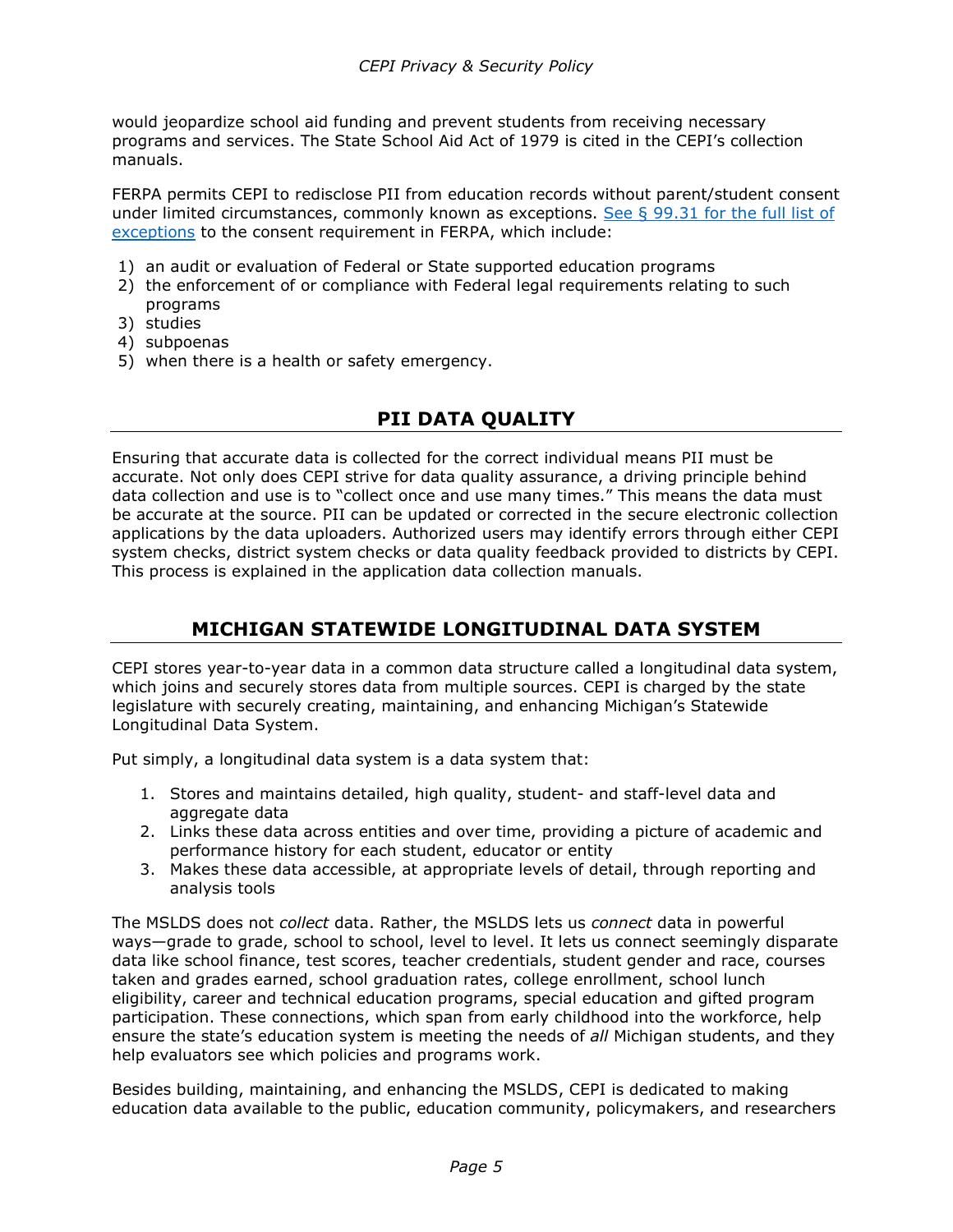in ways that support sound education decisions while safeguarding student privacy. In all cases, FERPA guides whether, how, with whom, and when we share the data. If data is needed for public accountability and transparency, to inform education policy or to comply with a required law, we release the least amount of detailed information possible.

CEPI has very deliberately made the decision to ensure names are not stored in the MSLDS. Instead, a unique identification code is used to prevent being able to identify an individual student and a personnel identification code is used to prevent being able to identify an individual school staff member.

The MSLDS is not something anyone can just log into or access. The only people with access are those employed or contracted by the state of Michigan who are tasked with loading data into the MSLDS, performing data custodial tasks, and extracting the data to create reports for important education data uses. MDE staff members who require the data for decision making have limited access to some parts of the system as well.

Even for state staff, CEPI keeps tight control on who gets what information, how they receive it, and under what terms and conditions. Access to the MSLDS, like the secure electronic collection applications, is only granted based on justification that is FERPA compliant, with signatures from the requestor and office director (or other legally authorized representative). Reviews of requests are conducted by both MDE and CEPI personnel with a final sign-off from CEPI's Chief Privacy Officer. Logins, unique passwords, inactivity timeouts, and audit trails are used to further control and protect access. When a person no longer performs critical functions, access is immediately removed. An annual review of access rights is also performed.

# **DATA SHARING WITH OTHER STATE AGENCIES**

<span id="page-5-0"></span>CEPI shares data with other state agencies. Examples where we receive data *from* other state program areas are:

- Michigan Department of Health and Human Services. By matching student enrollment records against DHHS records of families receiving public assistance, we can let schools know which students are automatically eligible for free or reducedprice meals. This saves schools, families and agencies from cumbersome paperwork. It also ensures that kids are fed and ready to learn.
- MDE. MDE stores its assessment and accountability data in the MSLDS along with data from its Career and Technical Education Information System and the Migrant Education Data System.

Examples where we provide limited data *to* other state program areas are:

- MDE. MDE staff evaluates Michigan's education policies and programs, such as Special Education and homeless programs.
- Michigan Department of Treasury. Treasury receives data on postsecondary progression and completion in order to evaluate the performance of state scholarship and grants programs.
- Talent Investment Agency-Workforce Development. To truly understand if Michigan students are career and college ready, and which policies lead to greatest student success, we need to connect with workforce data. Are they unemployed or gainfully employed? Are our career and technical skills programs meeting employer needs and in line with employment forecasts?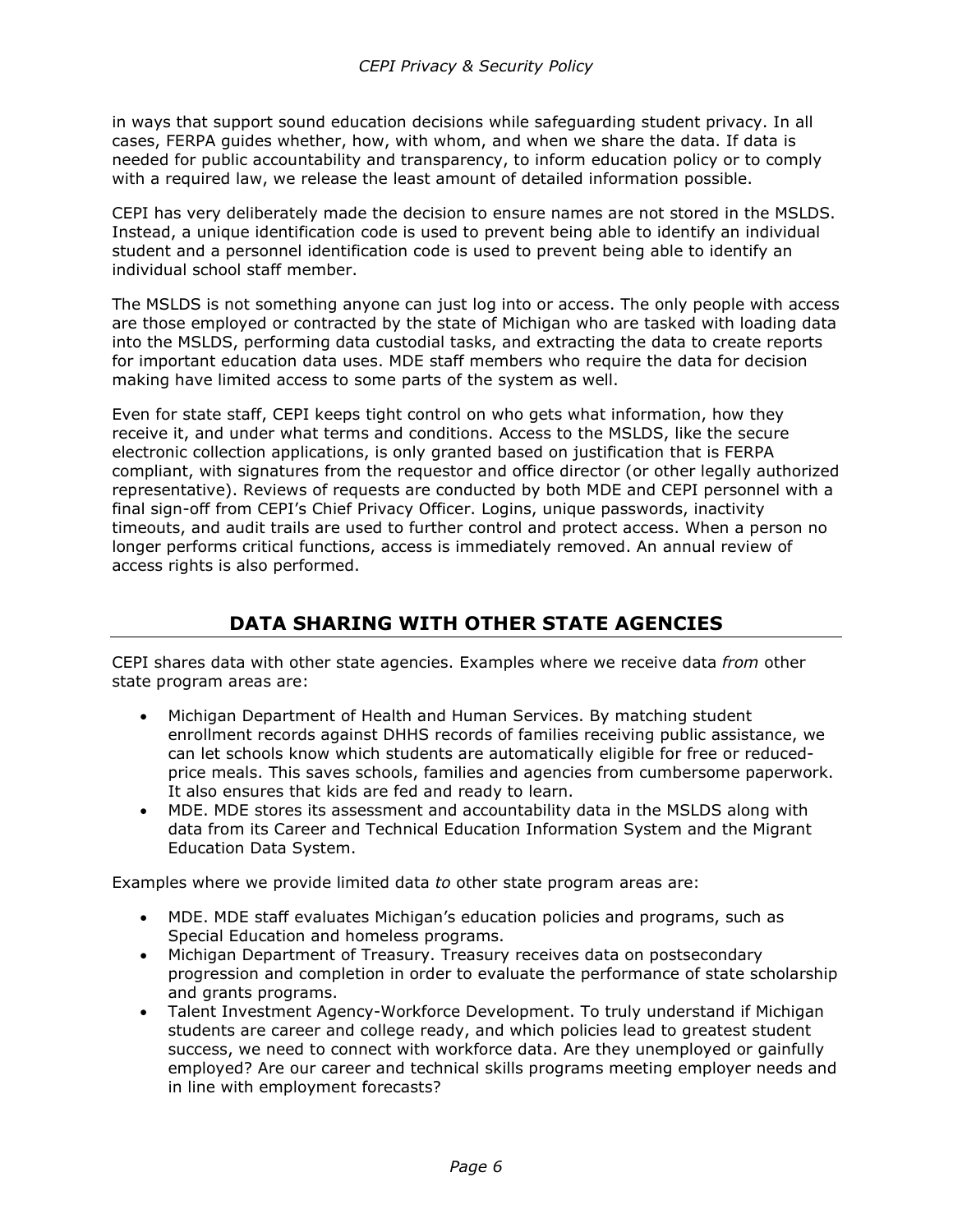Before any data are exchanged, a formal data sharing agreement or memorandum of understanding is established to ensure compliance with all laws governing the data. Only the minimal data that are required for the program evaluation or audit are shared. If individual-level data must be shared, we remove PII and exchange using only identification codes, if possible.

### **POLICIES**

- <span id="page-6-0"></span>• CEPI takes protecting students' privacy and data security seriously and requires that same level of diligence of all stakeholders and users.
- CEPI will work to ensure that those with education data access understand their ethical and legal obligation to keep records confidential.
- Release of PII will always be governed FERPA.
- Education data will be safeguarded, and privacy will be honored, respected and protected.
- Access to confidential data will always be purposeful, governed by laws, regulated and provided to authorized individuals with a legitimate educational need who work to improve teaching and learning in Michigan.
- Student information is to only be used by appropriate educational authorities and then, only to serve the best interests of the student.
- PII will only be released to authorized representatives who have received clearance to access the data for a legitimate need to support their professional roles.
- Employees who have student data access will undergo data privacy and security training.
- CEPI will not release any data that identify the names of individual students to the public.
- Role-based secured levels of data access will be enforced and monitored.
- All users no longer needing access to the web-based collection applications or the MSLDS will be removed. CEPI will review user accounts annually.
- All data sharing requests will be governed by rigorous approval criteria and requirements.
- CEPI's data retention and disposal schedule will be followed.
- Data governance structures will be utilized to establish and maintain checks and balances of safeguards that are implemented.
- CEPI will adhere to the measures put in place by the state of Michigan to protect records from loss, theft, vandalism, illegal access and corruption.
- CEPI data are hosted on a secure platform that provides the highest level of security along with backup and disaster recovery capability.
- CEPI uses automatic encryption and Secure Socket Layer (SSL) techniques for data transmissions.
- A designated CEPI Chief Privacy Officer will oversee the privacy and security policies and practices.
- The CEPI Chief Privacy Officer will monitor and update the Privacy and Security Policy annually.
- CEPI may release directory information (e.g., student's name, address, date of birth, dates of attendance, district of enrollment) as requested by human services or law enforcement representatives in accordance with FERPA, which allows for such release without parental consent when it is necessary to protect the health or safety of the student or other individuals.
- Concerns about security breaches must be reported immediately to the CEPI Executive Director and Chief Privacy Officer.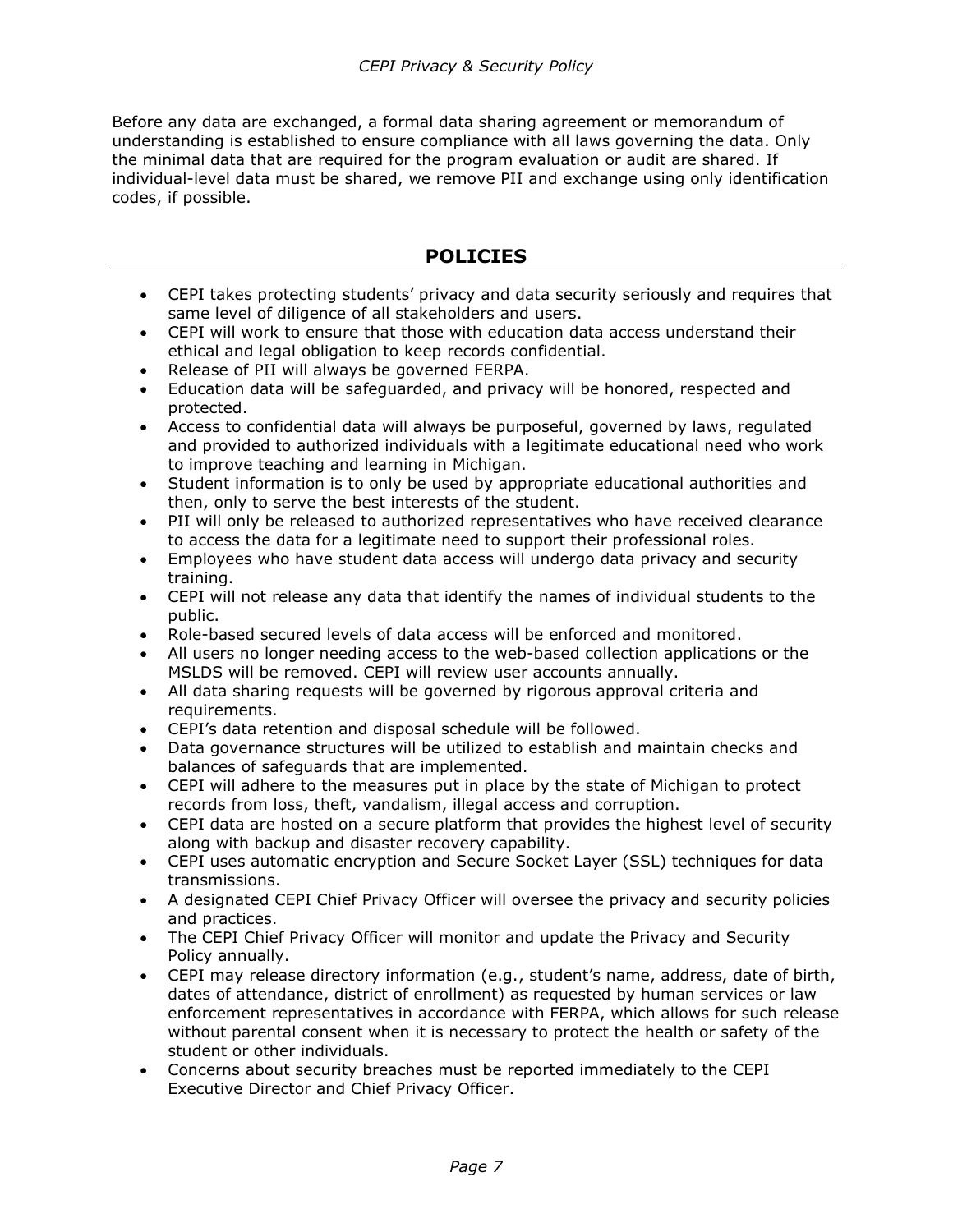• CEPI does not share or sell any individual level student data with any person or organization seeking to promote their products or services.

### <span id="page-7-0"></span>**PROCESS FOR MAINTAINING THE DATA PRIVACY AND SECURITY POLICY**

In conjunction with the U.S. Department of Education's [Student Privacy Policy Office,](https://studentprivacy.ed.gov/) CEPI annually monitors changes in state and federal regulations that are related to data collection and reporting, and updates procedures to address any new requirements and best practices. For instance, in January 2012, FERPA was reauthorized to include additional clarity around and support for the development and use of statewide longitudinal data systems. CEPI's policies and procedures have been reviewed by CEPI's Executive Director and Chief Privacy Officer to ensure that they fully align with these revised federal regulations.

## **STAFF TRAINING**

<span id="page-7-1"></span>To minimize the risk of human error and misuse of information, CEPI provides a range of training and awareness lessons for all staff using educational data. Topics range from new laws or modifications to laws as they come into effect, annual policy reviews, refresher trainings, and Q&A sessions. New CEPI employees receive general FERPA training as well as training tailored to their job roles; read and review a series of CEPI, state, and federal confidentiality policies; read and review a series of state IT and information security policies; and sign a security agreement stating they are aware of and will follow all rules related to working with sensitive data. All employees participate in annual FERPA refresher trainings. In addition, ongoing security awareness lessons explain ever-evolving technology threats, along with tactics that help prevent security risks.

## **DATA RETENTION AND DISPOSAL**

<span id="page-7-2"></span>The PII that CEPI collects is maintained according to the retention and disposal schedules outlined by [Michigan's Records Management Manual.](https://www.michigan.gov/documents/hal_mhc_rms_Local_RM_Manual_116243_7.pdf) For information defined as "Student Permanent Record" (e.g., demographics, enrollment and academic performance data), CEPI archives this PII and protects it with appropriate technical, physical, and administrative safeguards in accordance with FERPA. For "non-permanent" student information (e.g., audit work papers), CEPI deletes or destroys this information upon expiration of the retention period outlined in the manual.

## **INTERNAL USE OF DATA**

<span id="page-7-4"></span><span id="page-7-3"></span>PII from student and educator records that CEPI receives for audit, evaluation, or compliance purposes is not available to all CEPI employees. This information is only available to employees and contract partners who have a reasonable and appropriate need for access to the information in order to maintain the records or to assist in conducting evaluation, audit, or compliance functions.

## **BREACHES IN SECURITY**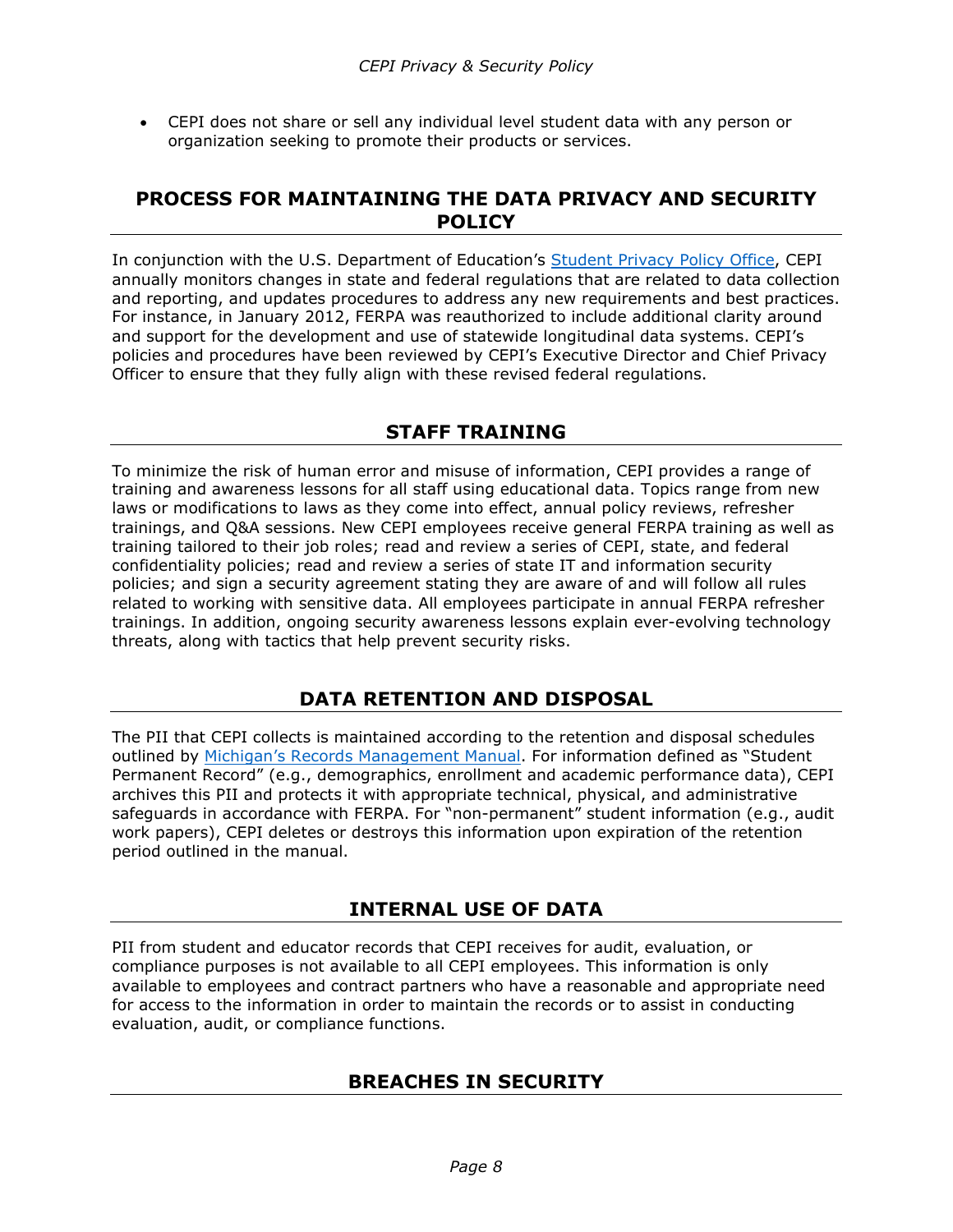Concerns about security breaches must be reported immediately to the CEPI Executive Director and Chief Privacy Officer. If the CEPI Executive Director and Chief Privacy Officer, in collaboration with appropriate members of the department's executive team, determines that one or more employees or contracted partners have substantially failed to comply with the security and privacy policies, appropriate consequences will be identified, which may include termination of employment or a contract and further legal action.

As pursuant of §99.67 of the FERPA regulations, if the USED issues a final agency decision that a third party has redisclosed PII from educational records in violation of FERPA, or has failed to provide the notification required under §99.31(a)(9)(ii) pursuant to §99.33(b)(2) of the FERPA regulations, the state will adhere to the FERPA guidance to not allow the third party or individual team members, as appropriate, access to PII from educational records for at least five years.

# **USE OF AGGREGATE DATA**

<span id="page-8-0"></span>Aggregate data is information about groups of students without any identifying information. This is the most common data available to stakeholders (e.g., a report showing the average SAT scores of all Michigan students).

CEPI applies data disclosure avoidance techniques, such as cell suppression, to help prevent situations in which narrowly defined populations produce cell sizes small enough to potentially permit the identification of individuals. Data suppression rules are applied to sensitive data when report settings would yield fewer than 10 students in a given group. Complementary groups may also be suppressed. In some cases, values less than 10 may be shown when there is no risk of identifying individual students.

## **DISCLOSURE OF DE-IDENTIFIED STUDENT DATA**

- <span id="page-8-1"></span>• **UIC.** A Unique Identification Code, assigned to each student when they begin public school, is used to collect, store, connect, and share student data in a de-identified way. This supports powerful analysis without identifying any student. The UIC lets us follow students through various transition points in their educational lifecycles, including transfers across schools and into college.
- **RIC.** For further protection of individual level data during research for audit and evaluation purposes, a research identification code is used in place of the UIC. This code cannot be matched back to PII without a crosswalk to the UIC, which is heavily protected and secured.

CEPI may disclose de-identified student data to researchers who are auditing or evaluating Michigan education policies. They must follow the process outlined by the MERI Review Committee, which considers and reviews all requests to conduct research using Michigan student or school system data collected by CEPI and MDE. Potential users such as doctoral and master's degree candidates, university faculty, independent researchers, and private and public agencies must submit proposals before receiving data and conducting and publishing their research.

For every data request, the Review Committee defaults to the guidance that if student-level data is requested, the data shared should be de-identified. To accomplish this, the RIC is attached to each education record in a way that prevents any student's identity from being identified.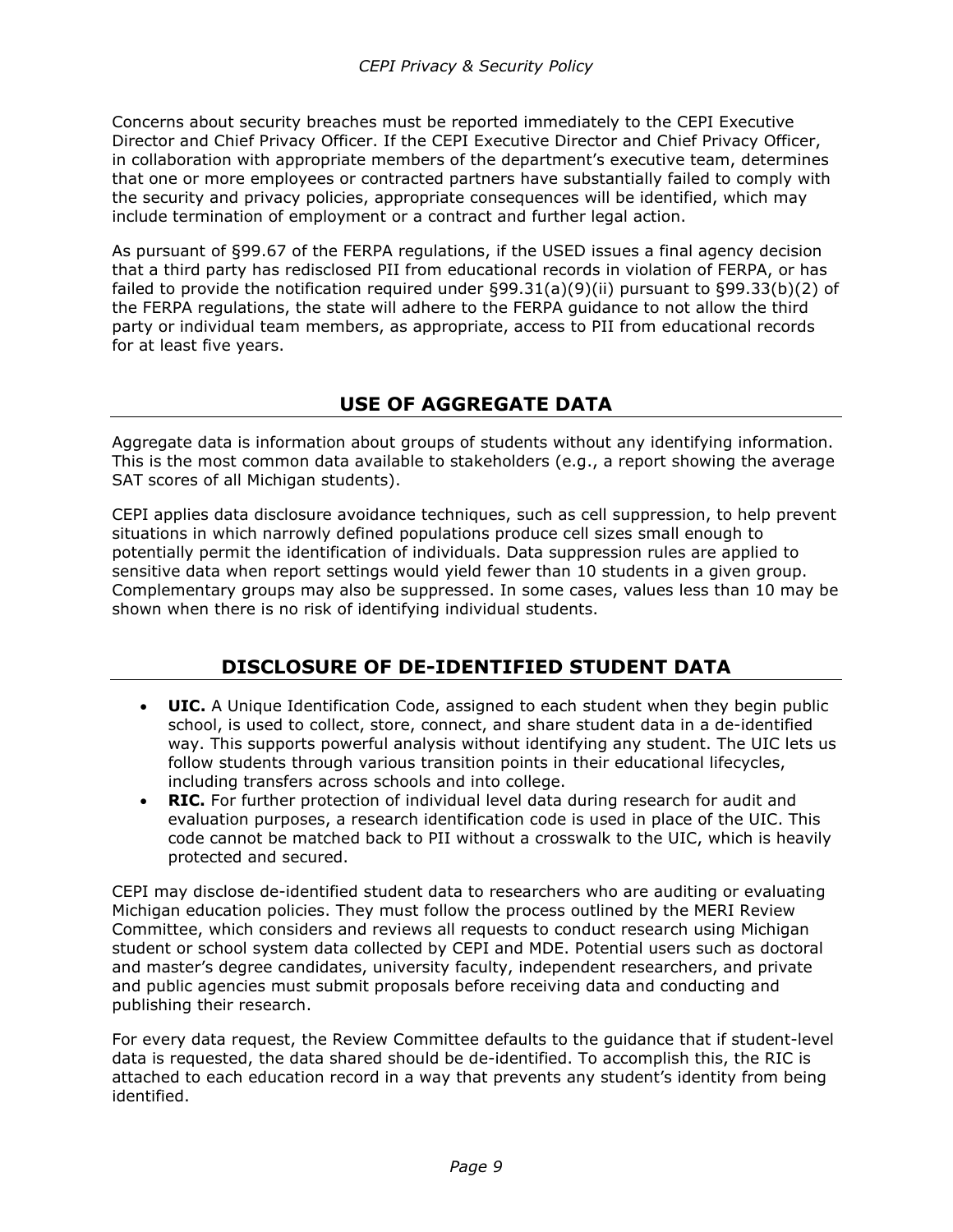Those requesting data must meet all the Review Committee's criteria prior to obtaining any de-identified student-level data. One of these criteria is that the researchers have completed training on the ethical and professional standards for protecting human research participants that are either the same as, or equivalent to, the training that CEPI employees complete. To further ensure data privacy and security, staff members from CEPI and/or MDE provide the necessary data to the researchers; researchers do not have direct access to the data.

### **DISCLOSURE OF PII**

<span id="page-9-0"></span>In compliance with FERPA, CEPI does not disclose PII from student records unless the disclosure is for one of the limited purposes outlined in FERPA, 34 CFR § 99.31, including the following.

- **Student Transfer and Enrollment**. Student information may be disclosed to officials of another school, school system, or institution of postsecondary education where the student seeks or intends to enroll, or where the student is already enrolled so long as the disclosure is for purposes related to the student's enrollment or transfer.
- **Educational Studies**. Student information may be disclosed to organizations conducting studies for, or on behalf of, CEPI and MDE to:
	- 1) develop, validate, or administer predictive tests
	- 2) administer student aid programs, or
	- 3) improve instruction

Disclosures for the purposes of such studies must ensure that the study is conducted in a manner that does not permit personal identification of parents and students by individuals other than representatives of the organization that have legitimate interests in the information, the information is destroyed when no longer needed for the purposes for which the study was conducted, and CEPI enters into a written agreement meeting the requirements below.

- **Audits or Compliance Activities**. Student information may be disclosed to authorized representatives in connection with an audit or evaluation of federal or state supported education programs, or for the enforcement of, or compliance with, federal legal requirements that relate to those programs. The authorized representative must:
	- 1) use PII only to carry out an audit or evaluation of federal- or state-supported education programs, or for the enforcement of or compliance with federal legal requirements related to these programs
	- 2) protect the PII from further disclosures or other uses, in accordance with FERPA
	- 3) destroy the PII in accordance with FERPA, and
	- 4) enter into a written agreement with CEPI meeting the requirements below.

### <span id="page-9-1"></span>**REQUIREMENTS FOR DATA SHARING AGREEMENTS TO DISCLOSE PII FOR STUDIES**

Prior to sharing PII for purposes of educational studies, CEPI must enter into a written agreement or contract that meets the following requirements: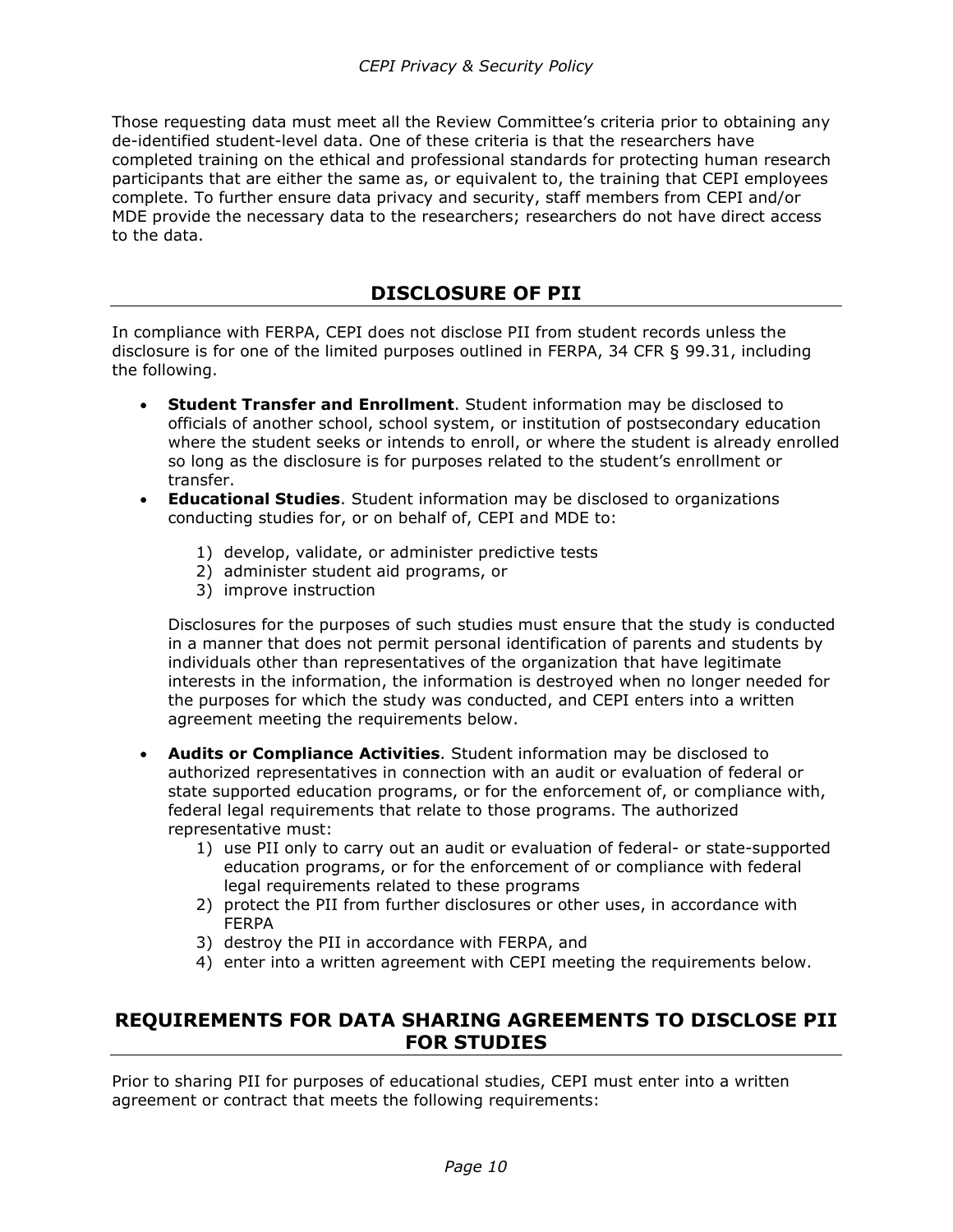- Designates the individual or entity that will serve as the authorized representative. If an entity is designated, the agreement must specify the individuals directly responsible for managing the data in question.
- Specifies the purpose, scope and duration of the study and the information to be disclosed. This description must include the research methodology and why disclosure of PII from education records is necessary to accomplish the research. Note: CEPI will not disclose all the PII from its education records; rather, it will determine only the specific elements the authorized representative needs and disclose only those.
- Requires the authorized representative to use PII only to meet the purpose of the disclosure as stated in the written agreement and not for commercial purposes or further disclosure. Approval to use the PII from the education records for one study, audit, or evaluation does not confer approval to use it for another.
- Requires the authorized representative to conduct the study in a manner that does not permit the personal identification of parents and students by anyone other than representatives of the organization with legitimate interests. The agreement must require the authorized representative to conduct the study to not identify students or their parents. This typically means that the authorized representative should allow internal access to PII from education records only to individuals with a need to know for the purposes of the study, and that the authorized representative must take steps to maintain the confidentiality of the PII at all stages of the study, including within the final report, by using appropriate disclosure avoidance techniques.
- Affirms that the authorized representative may only publish results in a way that protects the privacy and confidentiality of the individuals involved. For example, when publishing tables, cell suppression and other methods of disclosure avoidance must be used so that students cannot be identified through small numbers displayed in table cells.
- Requires the authorized representative to destroy the PII from the education records when the information is no longer needed for the purpose specified and must be clear about how the education records will be destroyed. The agreement must identify a specific time period for destruction based on the facts and circumstances surrounding the disclosure and study. The parties to the written agreement may agree to amend the agreement to extend the time period if needed, but the agreement must include a time limit. The agreement shall also require the authorized representative to provide written confirmation to CEPI when the education records have been destroyed, per the terms of the contract.
- Documents appropriate technical, physical, and administrative safeguards to protect PII data at rest and in transit. Examples of this include secure-file transfer protocols and hypertext transfer protocol over secure socket layer.
- The agreement establishes policies and procedures to protect PII from further disclosure and unauthorized use, including limiting use of PII to only the authorized representatives with legitimate interests in the research or study.
- Includes a plan for how to respond to any breach in security, including the requirement that any breach in security must be reported immediately to CEPI.

## <span id="page-10-0"></span>**REQUIREMENTS FOR DISCLOSING PII FOR AUDITS, EVALUATION OR COMPLIANCE MONITORING**

Written agreements for audits, evaluation or compliance monitoring are like, but slightly different than, agreements for research and studies. These written agreements or contracts must include the following: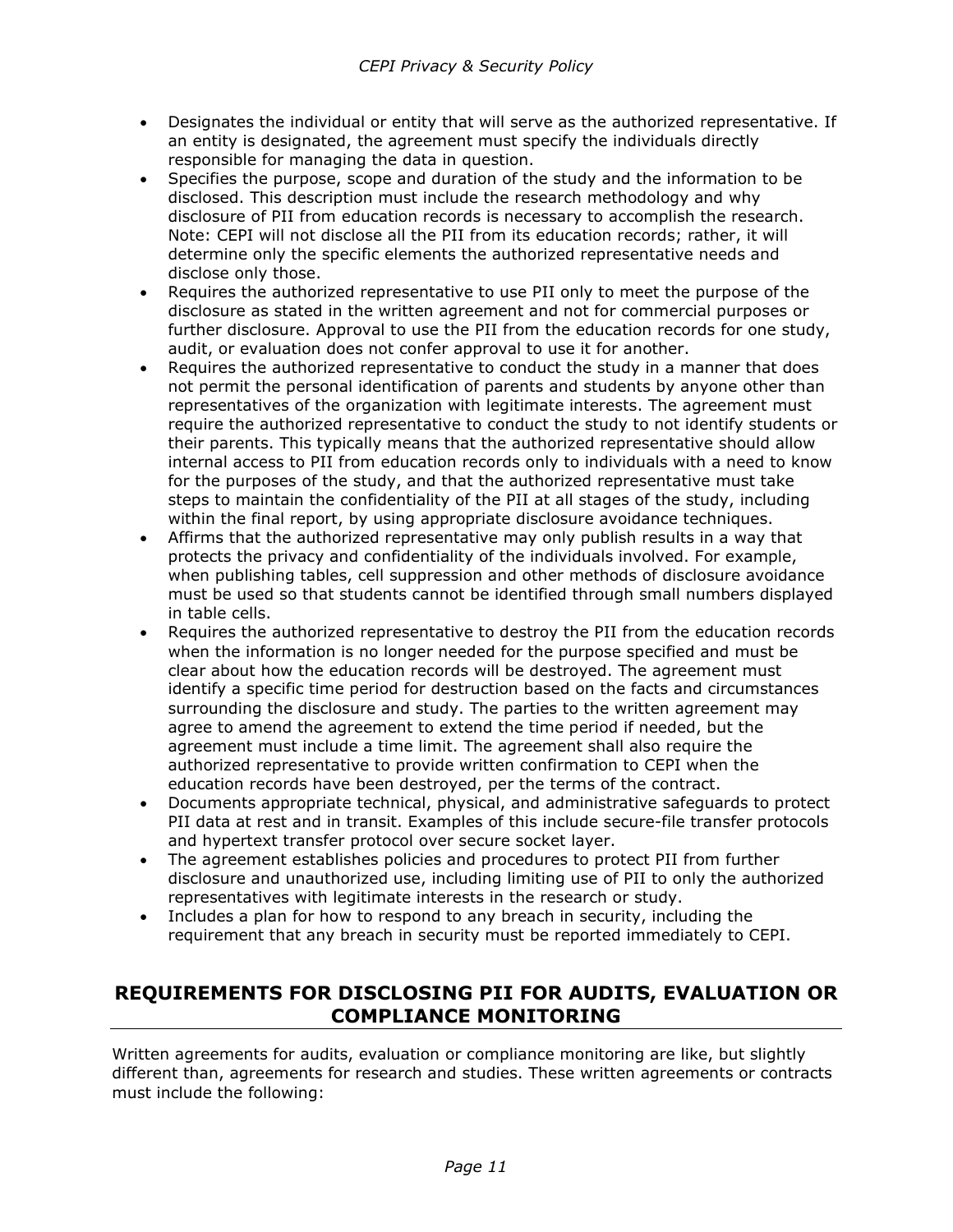- Designates the individual or entity that will serve as the authorized representative. If an entity is designated, the agreement must specify the individuals directly responsible for managing the data in question.
- Specifies the purpose for which the PII from education records is being disclosed and state specifically that the disclosure is in furtherance of an audit, evaluation, or enforcement or compliance activity. The agreement must specify the student information to be disclosed and must include a description of how the student data will be used. The agreement must describe the methodology and why disclosure of PII is necessary to carry out the audit, evaluation, or enforcement or compliance activity.
- Requires the authorized representative to use PII only to meet the purpose of the disclosure as stated in the written agreement and not for commercial purposes or further disclosure.
- Requires the authorized representative to destroy the PII from the education records when the information is no longer needed for the purpose specified and must be clear about how the education records will be destroyed. The agreement must identify a specific time period for destruction based on the facts and circumstances surrounding the disclosure and study. The parties to the written agreement may agree to amend the agreement to extend the time period if needed, but the agreement must include a time limit.
- The agreement shall require the authorized representative to provide written confirmation to CEPI when the education records have been destroyed, per the terms of the agreement.
- Documents appropriate technical, physical, and administrative safeguards to protect PII data at rest and in transit. Examples of this include SFTP and HTTPS.
- The agreement establishes policies and procedures to protect PII from further disclosure and unauthorized use, including limiting use of PII to only the authorized representatives with a legitimate interest in the audit, evaluation, or enforcement or compliance activity.
- <span id="page-11-0"></span>• Includes a plan for how to respond to any breach in security, including the requirement that any breach in security must be reported immediately to CEPI.

# **REQUIREMENTS FOR DISCLOSURE OF PII TO EDUCATORS**

Michigan's official portal at [MI School Data](https://www.mischooldata.org/) is where educators can go to access education data on their students to help make informed decisions that can lead to improved student success. Before educators can view PII, the following privacy procedures are in place:

- Those in the education community who have a legitimate educational interest may be granted access to their education agency's data.
- Access is granted by the school, district or intermediate school district's leadership, who ensures that the user agrees to comply with proper privacy and security protocols.
- A [Secure Report Use Policy](https://www.michigan.gov/-/media/Project/Websites/cepi/Secure-Report-Use-Policies.pdf) is also consented to and accepted as users navigate through various reports. This agreement must be agreed to annually.

## <span id="page-11-1"></span>**MONITORING IMPLEMENTATION OF DATA SHARING AGREEMENTS**

In addition to all the precautions addressed above, any data sharing agreement or contract shall also include the following assurance to protect PII from further disclosure and unauthorized use: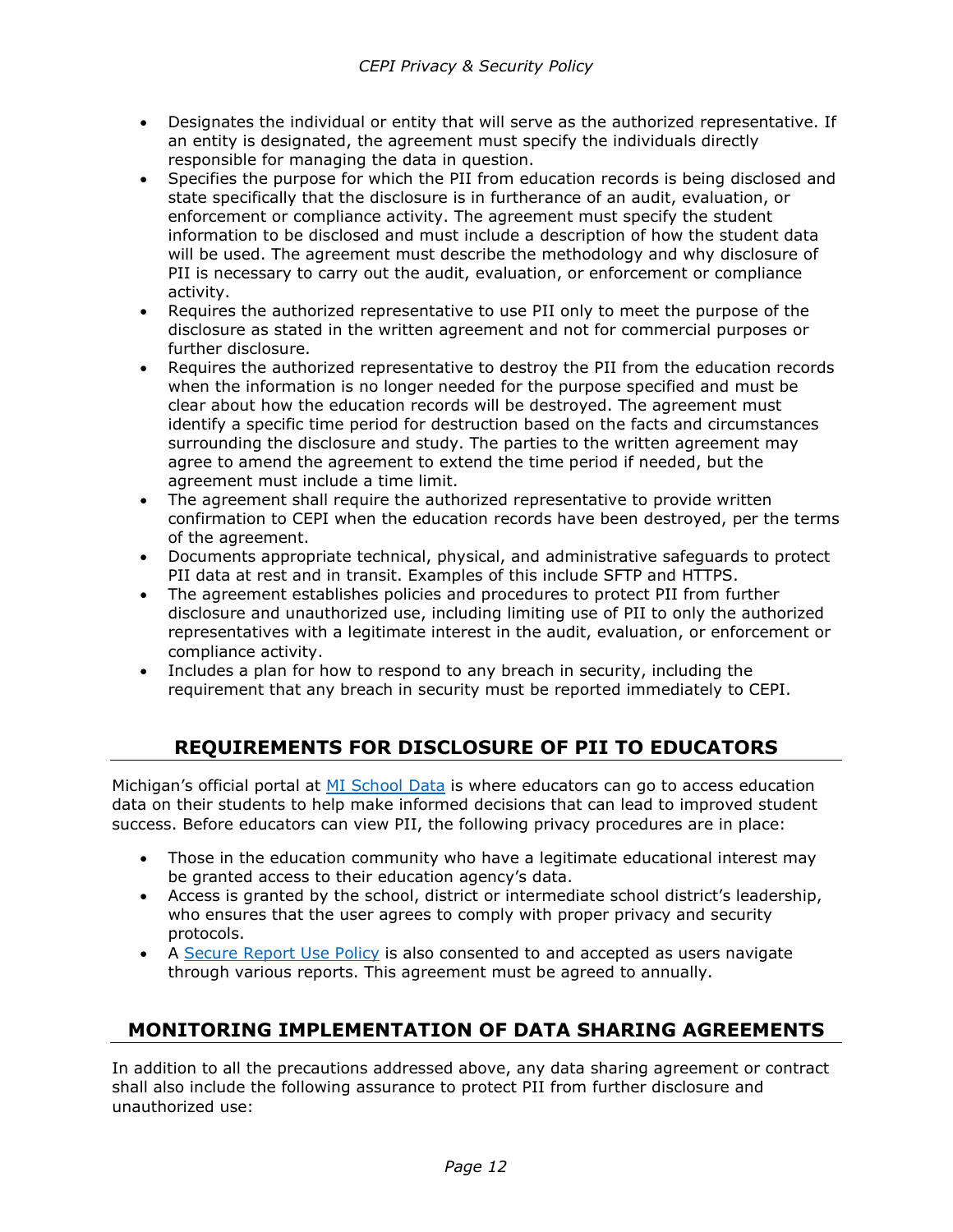• CEPI shall verify that the authorized representative has a sound data security program to protect data at rest and in transmission. This may be addressed through language in the data sharing agreement that states what data security provisions are required, including requirements related to encryption, where the data can be hosted, transmission methodologies, and provisions to prevent unauthorized access. CEPI shall maintain the right to physically inspect the authorized representative's premises or technology used to transmit or maintain data.

### <span id="page-12-0"></span>**CONSEQUENCES FOR FAILURE TO COMPLY WITH DATA SHARING AGREEMENTS**

As required by FERPA, if an authorized representative who receives data to perform evaluations, audits, or compliance activities improperly discloses the data, CEPI shall deny that representative further access PII for at least five years.

### **GOVERNANCE STRUCTURES**

<span id="page-12-1"></span>CEPI is highly vested in establishing and maintaining checks and balances of privacy and security safeguards. Key governance structures that help accomplish this include:

- **Chief Privacy Officer.** CEPI's Chief Privacy Officer and a staff member are dedicated to privacy compliance and monitoring. Among their delegated authority to enforce the privacy and security policies, their activities include the following:
	- $\circ$  Meet regularly about privacy maintenance and to discuss the tailored needs of data access for specific purposes.
	- o Ensure CEPI's data collections, MSLDS implementation and reporting tasks adhere to privacy policies.
	- $\circ$  Maintain familiarity with federal and state privacy laws and regulations, including FERPA, Children's Internet Protection Act, Children's Online Privacy Protection Act, Freedom of Information Act, and related federal and state laws.
	- $\circ$  Serve on the DTMB Information Management Committee, maintaining awareness of current privacy and security and issues within DTMB.
	- $\circ$  Plan and conduct employee training on FERPA and state, department and office privacy and security policies.
	- o Update the Privacy and Security Policy annually.
- **P-20 Advisory Council.** The MSLDS has a governance board, the P-20 Advisory Council, whose members are appointed by the State Budget Office Director and who are experienced data leaders committed to protecting PII and helping to ensure a strong and coordinated system of protections statewide. The Council recommends policy items and implications for various MSLDS data items being used for longitudinal analysis; helps establish model data-sharing agreements and memorandums of understanding; and recommends research questions to be addressed via the MSLDS. This is all accomplished with the overarching priority of ensuring the privacy of individual student data is upheld to the highest standards. CEPI's Chief Privacy Officer is an active participant on the Council, to ensure these important privacy, access and security issues receive appropriate attention.
- **Research Collaborative.** Michigan's state-level research collaborative assembles researchers from across the state and the Midwest region to collaborate on and